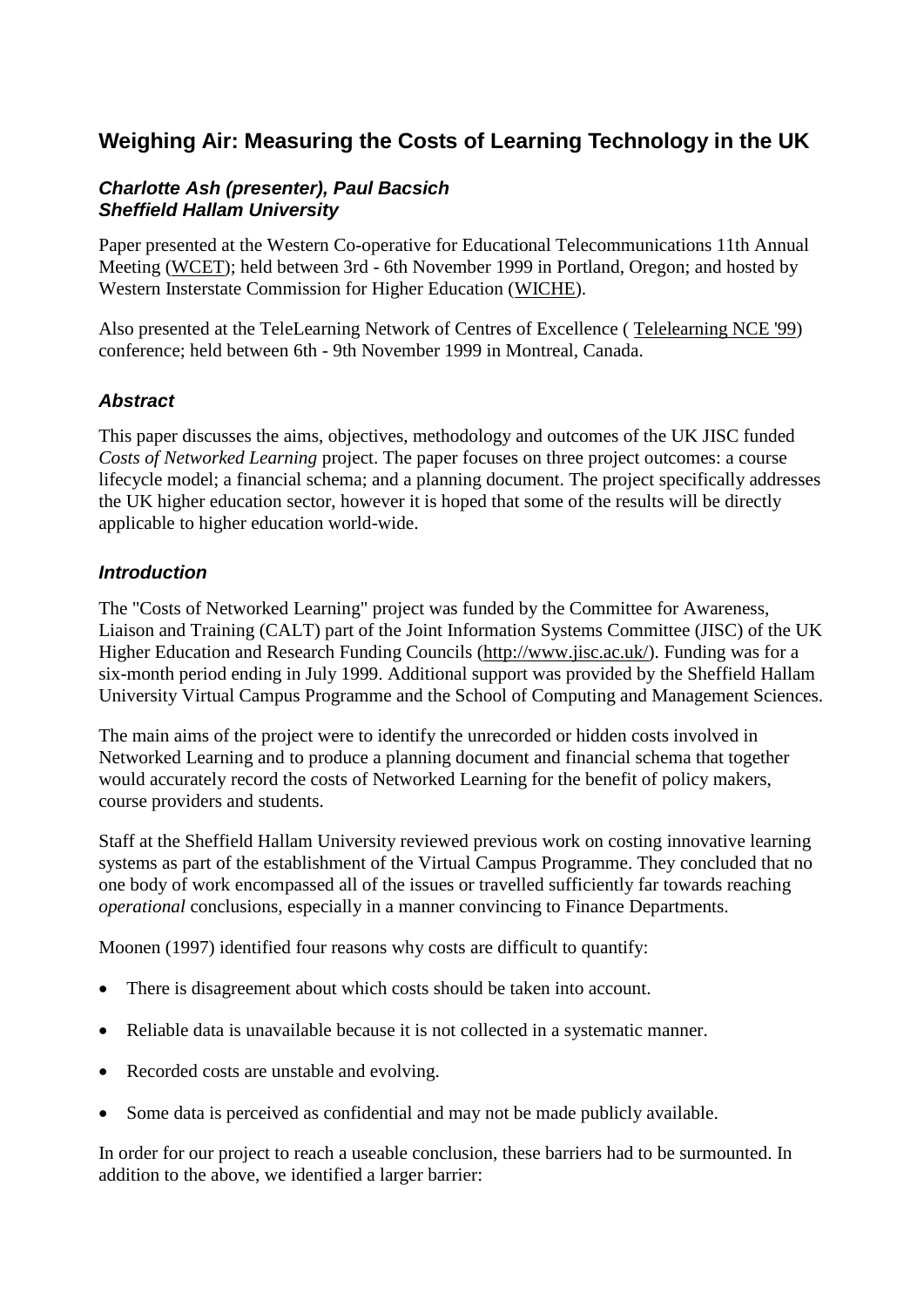Each previous costings approach uses a different vocabulary: these must be "standardised" before they can be analysed.

## *Terminology*

The phrase 'Networked Learning' is generally taken to be synonymous with 'Online Learning', 'Technology Enhanced Learning' and such like terms. The definition used by the team is:

*"using a networked computer for the purposes of learning, blurring the boundaries between oncampus, distance and flexible learning".*

Networked Learning can be most successfully identified by the degree to which technology is used in place of, or to enhance, the tutor.

The term 'hidden costs' encompasses costs which are both fundamentally unrecorded (such as academic staff overtime) and more generally absorbed into larger budgets (therefore unable to be attributed to an individual activity or even genre of activity).

Examples of hidden costs include: the time, inconvenience and extra costs incurred by staff away from home on business (such as presenting at a conference or attending a project meeting); student-purchased ink cartridges to use on their home PC to print tutorial notes or multiple copies of assignments for submission; and a networked PC in an open access laboratory being used by students for social email and Internet surfing while students trying to complete assignments are turned away.

The phrase 'Weighing Air' also deserves mention in this section. The conference organisers cleverly chose the title of this session. Weighing air describes the process of quantifying something that quite definitely exists but is normally invisible and can only be measured by using special tools.

During the 1760's, Henry Cavendish developed a method for weighing air by absorbing it on pearl-ash which was weighed before and after a chemical reaction. Cavendish relied upon the Law of Conservation of Mass, which states that *the total mass of the reactants in any chemical reaction is exactly equal to the total mass of the products*. In other words, a chemical reaction is the rearrangement of the same atoms to form different molecules; atoms are conserved both in number and in type whenever a chemical reaction occurs. Similarly, accurate costing is the rearrangement of costs into useful costing categories that conserve the amount and type of costs without inventing new costs.

By identifying hidden costs, we are not inventing new costs and thereby increasing costs; we are providing new costing categories that allow for the accurate recording of all costs.

## *Context*

In the United Kingdom, higher education is primarily funded by a Funding Council; separate councils exist for England, Northern Ireland, Scotland and Wales. Monies are allocated on a student enrolment basis for teaching and learning and on a graded system for research. Additional funds are available on a bidding system for specialist projects. There is currently a drive from the Research Funding Councils for greater 'transparency' - meaning a greater visibility of how research funds are spent within Institutions. Greater transparency of funding for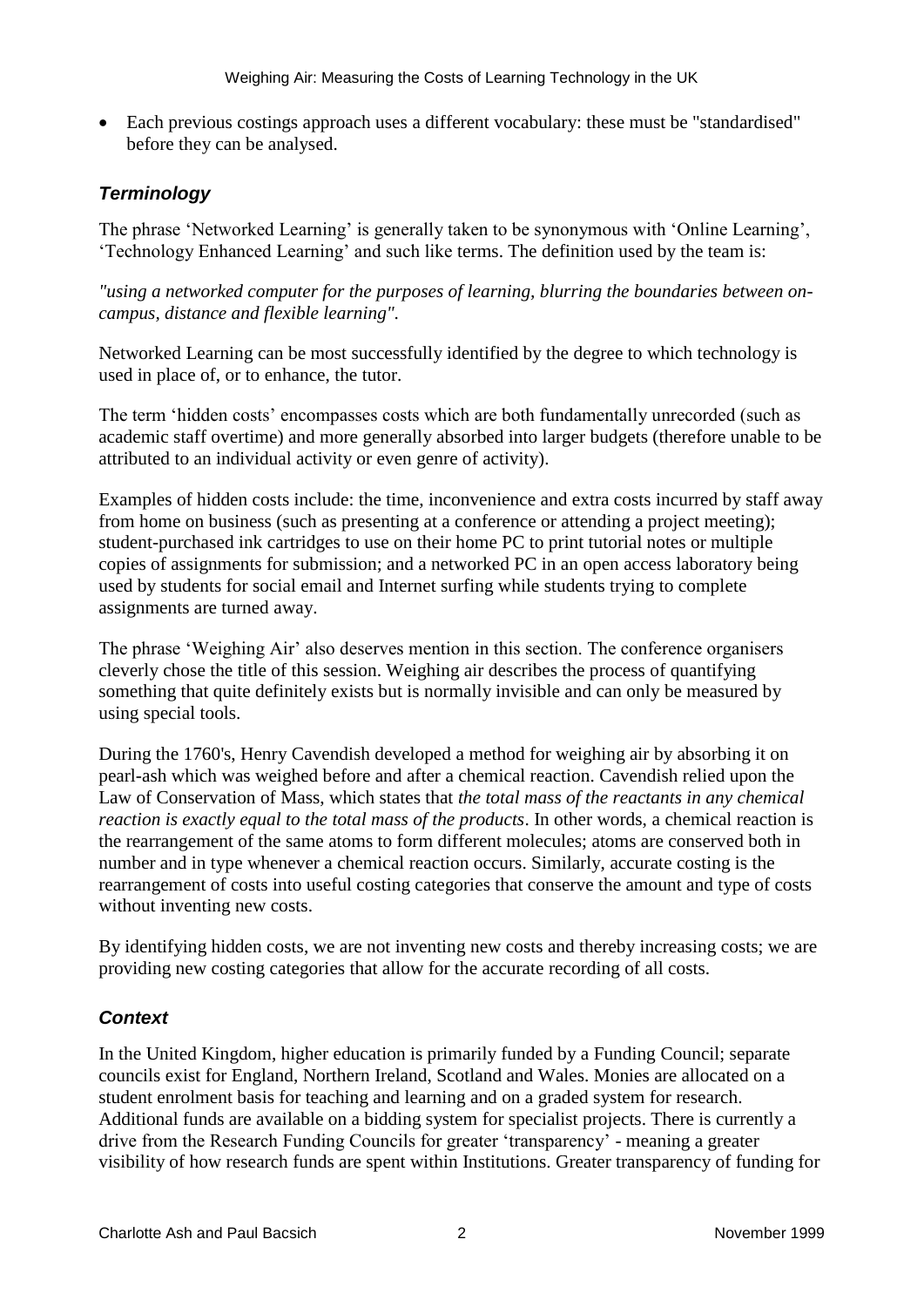research inherently means that teaching will be costed in an equally transparent manner though not necessarily via the same method.

The UK has recently introduced student fees of £1,025 per academic year. While this does not seem to have discouraged participation in higher education for undergraduates (although mature student enrolments have decreased since the introduction of fees) it has resulted in the student body being more consumer led, with greater demands in terms of quality, access and cost.

Higher education teaching and learning in the UK is changing in a number of different directions. It is moving from a traditionally campus based system to one which is more flexible and more technologically orientated. Meeting the demands of students, future employers, review committees - both teaching and research orientated - and the Funding Council is stretching universities in the UK to the limits.

## *Methodology*

The methodology for this short project aimed to cover a broad slice of the UK higher education sector and then focus upon to a handful of Institutions allowing for more in-depth study.

The first, and indeed ongoing, activity of the project was a broad literature review. Over 100 sources were identified, read and reviewed. Information collected from the literature was used to form a structured list of costs currently being considered. Analysis of previously developed frameworks for costing technology-led education systems was undertaken and a new model developed that is more akin to the UK Higher Education sector.

A survey was written and administered to all UK higher education institutions. The survey questioned the IT capability and structure of the Institution, the availability of student allocated machines; the permeation of Networked Learning into the Institution's teaching and learning; and how the costs of these activities were recorded, if at all. The results from this survey were analysed in conjunction with similar UK based surveys (UCISA, 1999 and Noble, 1999). A response rate of 60% illustrates the interest of the sector in this subject.

The data collected from the survey also helped the team to decide which Institutions to visit in order to interview a range of staff and observe Networked Learning activities. Interviews were conducted at seven institutions. Members of the study team met top-level management through to course facilitators and administrators to discover what they perceived the costs of Networked Learning to be. The Institutions were chosen to be representative of the sector in three areas: geographically diverse, new and old universities, and at differing stages of implementation.

As the study progressed it became apparent that both staff and students absorbed a large number of the hidden costs identified. The study team held a focus group meeting with student representatives and conducted a survey of students at Sheffield Hallam University. The results of the student survey correlated closely with the NUS study on "Hidden Course Costs" (NUS, 1999). It is hoped that a similar survey of staff can be done in the future.

Consultation with experts and other related project teams was ongoing throughout the study.

## *Outcomes*

Originally this project was expected to deliver one main outcome - the planning framework, comprised of a planning document and accompanying financial schema. As part of this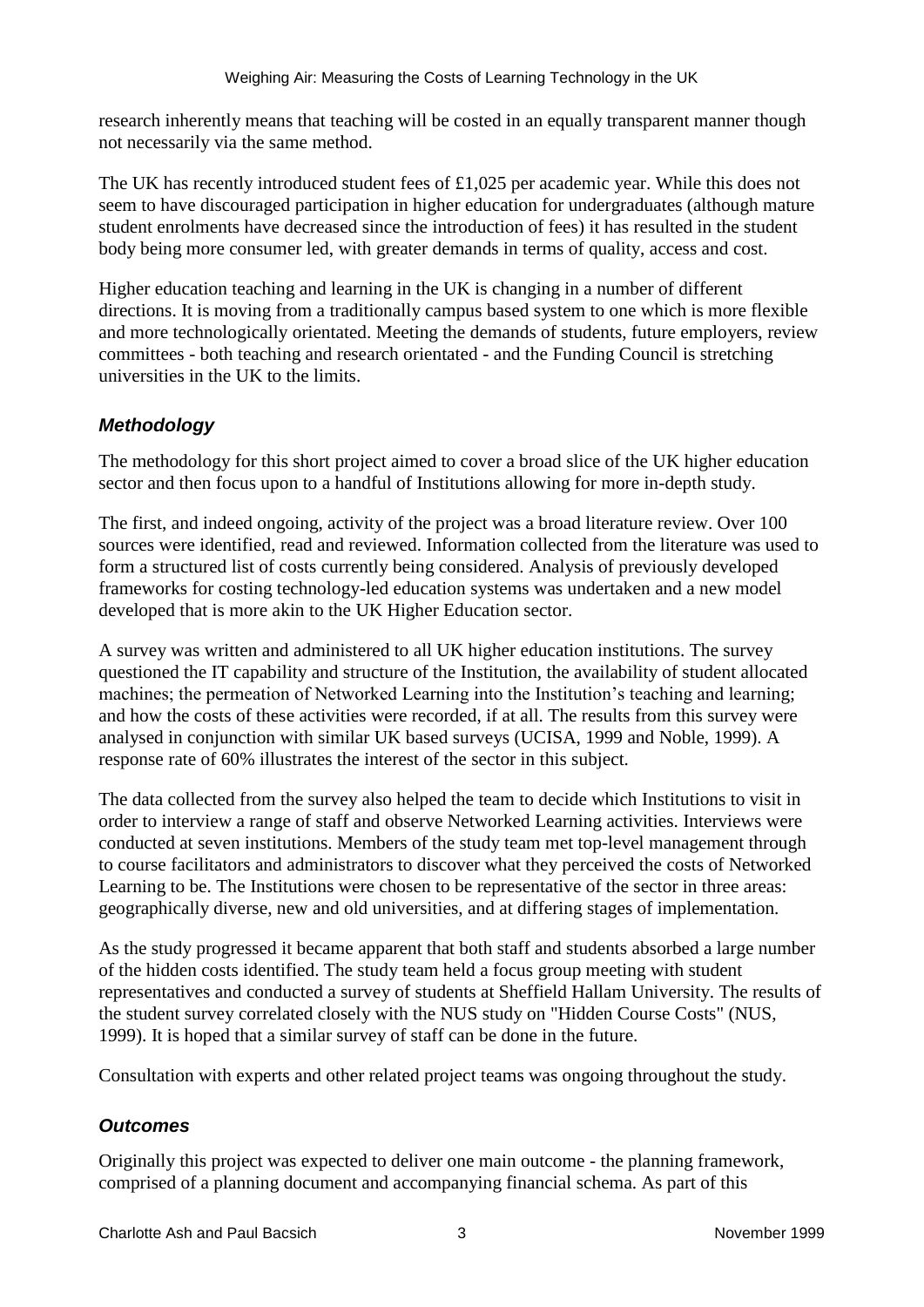deliverable, a course lifecycle model was developed for institutions that do not already have one in place. It is believed that using these three schemas an accurate picture of the costs of Networked Learning can be established.

#### *The development of a course lifecycle model*

The provisional course lifecycle model was developed as a result of the literature review. Cost items mentioned by other authors were listed and a short report complied to analyse the currently available models used for costing educational practice. The study team had already discussed at length the inappropriateness of traditional financial management accounting procedures, which are not suited to exposing the hidden costs of Networked Learning.

In addition, the team held a series of short consultative meetings with a number of academics at Sheffield Hallam University about the lifecycle of course development and delivery. A three-unit human resource model of academic staff, support staff and students and a five-phase cyclic model which encompassed providing both the learning experience and the learning environment was proposed. The model aimed to show the relationship between people and activities and therefore expose possible areas of hidden costs.

This model was tested at two stages in the course of the project; with interviewees during the Institutional visits and at a one-day workshop held to progress the thoughts of the study team.

Subsequently, it was decided by the study team that the five-phase model was too complex and that the four-phase BPR model, as proposed by the workshop attendees, would not resonate with the UK Higher Education sector, or make apparent the hidden costs. Therefore a three-phase model was proposed.

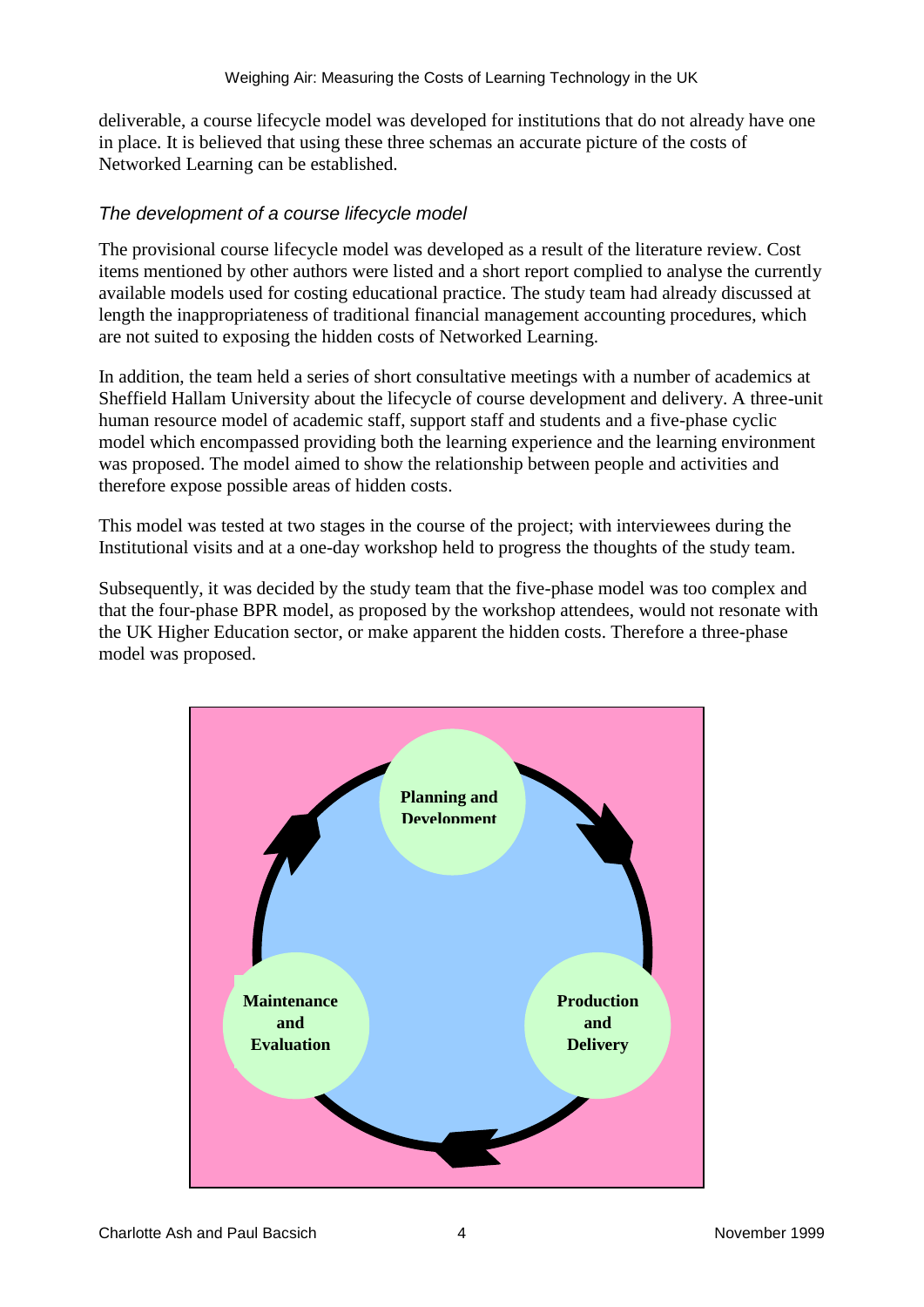## *Figure 1. Three-phase model.*

The following table illustrates how some course related activities fit into the above model:

| Planning and<br>Development          | collecting materials                                                             |  |  |
|--------------------------------------|----------------------------------------------------------------------------------|--|--|
|                                      | coming up with - or being told - the idea                                        |  |  |
|                                      | writing the business plan                                                        |  |  |
|                                      | purchasing and evaluating existing materials or developing your own              |  |  |
|                                      | writing user guides or course publicity                                          |  |  |
|                                      | the revision of material                                                         |  |  |
| Production and<br>Delivery           | curriculum delivery                                                              |  |  |
|                                      | duplication of materials                                                         |  |  |
|                                      | distribution and/or transmission                                                 |  |  |
|                                      | progress monitoring                                                              |  |  |
|                                      | tutorial guidance                                                                |  |  |
|                                      | marking and feedback                                                             |  |  |
| <b>Evaluation</b> and<br>Maintenance | quality assurance exercises                                                      |  |  |
|                                      | replacement and updating of materials                                            |  |  |
|                                      | evaluation against course aims outlined in business plan and student<br>feedback |  |  |

*Table one - Breakdown of three-phase model*

The new model was then rechecked against the literature including additional training-focused literature (analysed later on in the project, due to its bias towards Activity Based Costing). The table below contains a summary showing how the most significant models compare:

| <b>Standard</b>              | <b>Bates</b><br>(1995) | <i>Rumble</i> (1997)                        | <b>Stahmer</b><br>(1995)              | Moonen (1997)                      |
|------------------------------|------------------------|---------------------------------------------|---------------------------------------|------------------------------------|
| Planning $\&$<br>Development | Production             | Production including<br>Development         | Research &<br>Planning<br>Development | Development                        |
| Production &<br>Delivery     | Delivery               | Transmission &<br>Distribution<br>Reception | Delivery                              | Production, Delivery,<br>Operation |
| Maintenance<br>& Evaluation  | (omitted)              | (omitted)                                   | (omitted)                             | and Maintenance                    |

It is worth noting that evaluation is not covered when costs are considered, even though the authors involved are well aware of evaluation issues.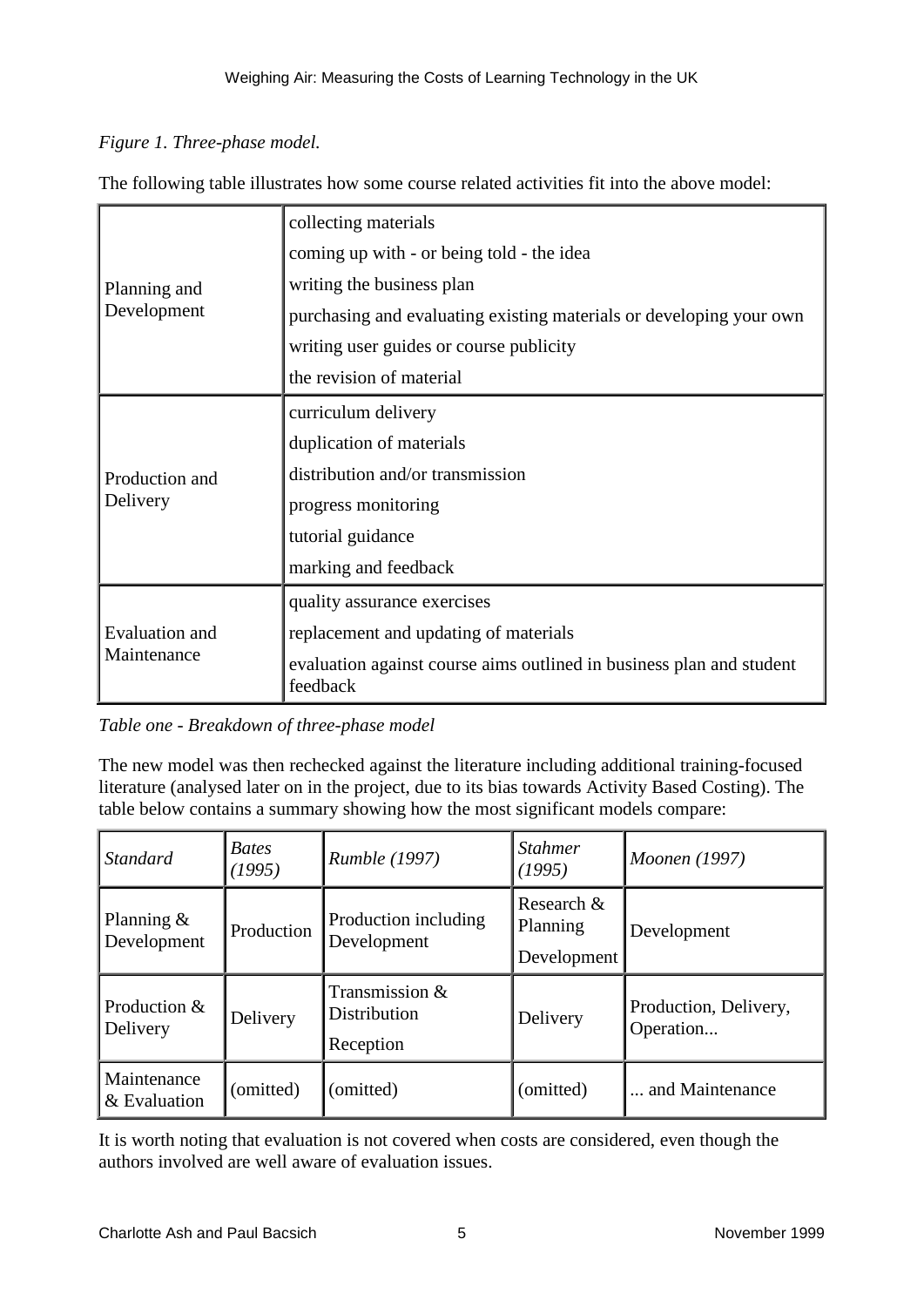### *The Financial Schema*

Our research showed that the "traditional" financial model used in the UK, which underpins university, department, and course planning, is defective in at least four ways:

- It takes no account of the costs incurred (or saved) by the additional stakeholders in the learning process other than the Institution - in other words, it treats the Institution as a *closed system*.
- It assumes a crude allocation of overheads (e.g. by simple cost drivers such as staff numbers or space occupied) rather than an approach based on usage (e.g. number of online student hours per year).
- It takes little account of the division of academic time into research, teaching and administration.
- It takes no account of the activities *within* the course development process.

One of the main problems leading to the above deficiencies is the lack of a concise, usable financial *proforma* which is flexible enough to apply to a number of different learning situations.

During the study we analysed around 10 different schemas. These include the KPMG Costing Guidelines (1997) for university financial planning, the US Flashlight Cost Analysis Handbook (Delinger et al, 1999) which is rapidly gaining popularity in US HE, and a number of more traditional schemas including some from the training sector.

The financial schema adopts Activity Based Costing (ABC) at it's heart. The Flashlight Cost Analysis Handbook describes ABC thus:

*Traditional accounting breaks costs down by organisational units and usually attends only to expenditures and revenues. Activity-based costing breaks down costs by basic types of activities. These costs may cut across organisational boundaries ... (Delinger et al., 1999).*

The KPMG Guidelines were completed in 1997 as a venture between the joint Funding Councils and KPMG Management Consultants. Two main conclusions were reached based on a survey administered by the Funding Council and a review of costing practices at ten volunteer Institutions. These conclusions were:

- The UK HE sector places a high importance on accurate costing information.
- An acceptable method of recording staff costs against activities is needed.

The report states that a typical UK university expenditure account will contain four categories: staff costs, including wages, salaries, social security and pension costs; depreciation; other operating expenses; and interest payable. To ensure that the schema works on a number of levels, we have excluded interest payable and included overheads, as this category is so easily misunderstood. If we link the stakeholder categories (agreed upon earlier in the project), *Institution, Staff and Students*, to the expenditure categories, we get the following matrix (possible examples entered in italics):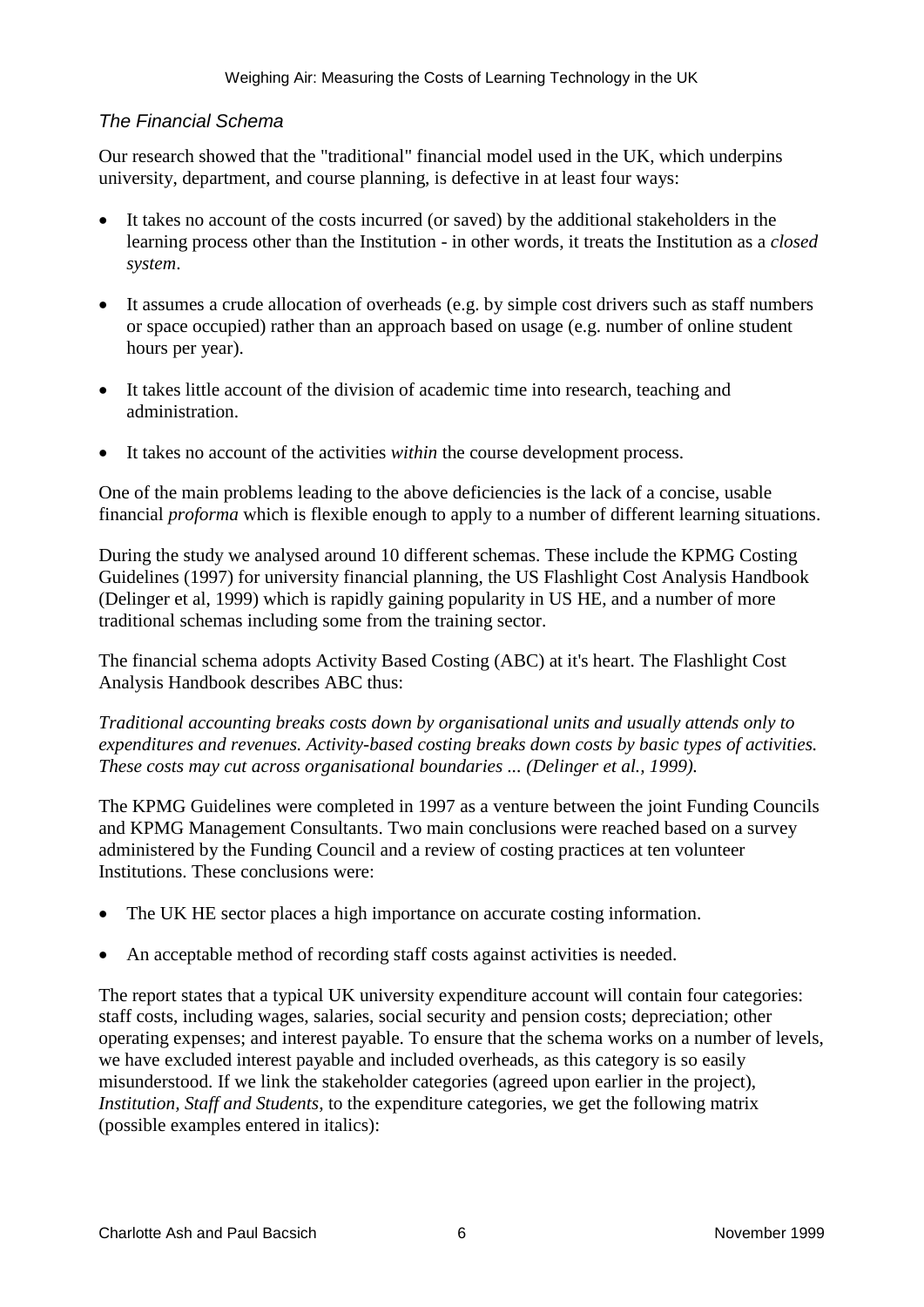| <b>Expenditure</b><br>dimension | <b>Stakeholder dimension</b>         |                                             |                                                          |              |  |
|---------------------------------|--------------------------------------|---------------------------------------------|----------------------------------------------------------|--------------|--|
|                                 | <b>Institution</b>                   | <b>Student</b>                              | <b>Staff</b>                                             | <b>Total</b> |  |
| <b>Staff costs</b>              | Salaries, wages,<br>pensions etc.    | Opportunity cost of<br>learning not earning | Opportunity cost of not<br>doing a better job            |              |  |
| <b>Depreciation</b>             | Buildings,<br>computing<br>provision | Own home computer<br>and accessories        | Own home computer and<br>accessories                     |              |  |
| <b>Expenses</b>                 | Subsistence,<br>registration         | Computer consumables,<br>connection charges | Entertainment expenses<br>incurred on business<br>travel |              |  |
| Overhead                        | Software<br>licences                 | Additional insurance                        | Additional energy<br>requirements                        |              |  |
| <b>Total</b>                    |                                      |                                             |                                                          |              |  |

#### *Table two - Example of the financial schema*

Each methodology was mapped onto the standard KPMG framework in turn. In addition to the Flashlight work, the following were also considered: Rumble (1997); Stahmer (1995); Crabb (1990); Temple (1995); Jewett (1998); Shepherd (1998); Oliver, Conole and Bonetti (1999); Sharratt (1993); Moonen (1997); Cukier, (1997); HEFCE (1997); HEFCE (in press).

It is clear using this process that the KPMG framework stands up well when judged against the other experts, and that the Flashlight work is, after KPMG, the most systematic work available relevant to the problem. In conclusion, we have decided to accept the multi-stakeholder approach and take the KPMG work as the basis of our work. We then factored in Flashlight, classical costing methodologies and finally insights from our own study.

### *The Planning Document*

Any proposed planning framework needs to resonate with financial managers, planners, and administrative and academic staff. It therefore needs to be understandable and usable with the minimum amount of guidance. It also needs to be based on tried and accepted methods. The framework is expected to be relevant to different approaches to Networked Learning and make apparent which costs should be recorded and where, thus eliminating hidden costs.

A planning document was proposed with similar features to our proposals for the financial schema, such as the levels of opperability and focus on Activity Based Costing.

The Study Team surveyed the research literature produced by major academic authorities that is relevant to the area of planning and decision-making in the use of Communications and Information Technology (C&IT) for teaching in higher education. There is, in our view, relatively little in the literature of value to planners and finance staff, with the exception of Tony Bates' ACTIONS methodology (1995).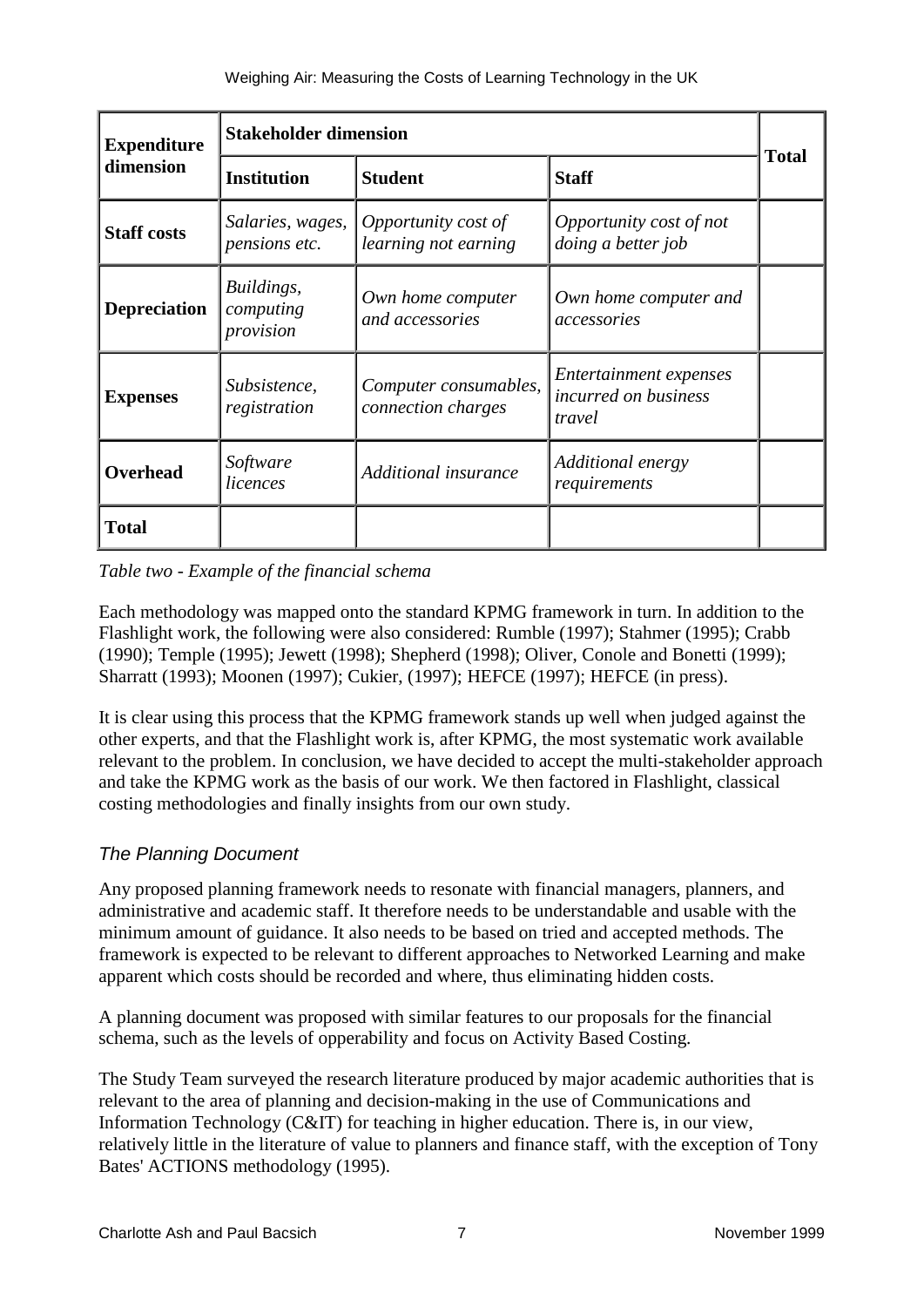HEFCE (1999) has recently looked again at the planning process, in "Appraising Investment Decisions". Annex C to this document outlines how the proposed methodology can be used to decide on a teaching and learning issue. One of the study team rewrote the HEFCE document to reposition it fully to the development of courses, and in the team's view the result is surprisingly convincing.

What the HEFCE document lacks is the *educational* framework. We recommend that this is added from the authoritative work of Bates (1995).

## *Conclusions*

Unfortunately, it is impossible to test as well as develop a methodology of this nature in six months and therefore work will continue on the framework during the next few months. In the future we wish to produce a number of annexes to the report detailing the usage of the framework in an educational setting.

## *References*

Bates, A. W. (1995), **Technology, Open Learning and Distance Education**, London, Routledge.

Crabb, G. (ed.) (1990), **Costing Open and Flexible Learning**, Coventry, NCET.

Cukier, J (1997), 'Cost-benefit Analysis of Telelearning: Developing a methodology framework', in **Distance Education**, vol. 18, no. 1, pp. 137-152.

Delinger, L., Ehrmann, S.C. and Milam, J.H. (1999), **Flashlight Cost Analysis Handbook Version 1.0: Modeling resource use in teaching and learning with technology**, Unpublished draft provided by Ehrmann.

HEFCE (1997), **Information Assisted Teaching and Learning in Higher Education**, HEFCE Research Series, Bristol, HEFCE.

HEFCE (1999), **Appraising Investment Decisions**, HEFCE Guide 99/21, March 1999, Bristol, HEFCE.

HEFCE (in press), **Communications and Information Technology Audit: Delivering Enhanced Learning A study of the use of C&IT materials in teaching and learning in Higher and Further Education in the UK**, Chapter 9: 'Financial Issues', Unpublished draft provided by John Fielden.

Jewett, F. (1998), **A Simulation Model for Comparing the Costs of Expanding a Campus using Distributed Instruction versus Classroom Instruction**, California State University. URL - [http://www.calstate.edu/special\\_report1/mediated\\_instr/.](http://www.calstate.edu/special_report1/mediated_instr/)

KPMG Management Consulting and Joint Funding Councils (1997), **Management Information for Decision Making: Costing Guidelines for Higher Education Institutions**, Bristol, HEFCE.

Moonen, J. (1997), 'The Efficiency of Telelearning', in **Journal of Asynchronous Learning Networks**, vol. 1, no. 2. URL - [http://www.aln.org/alnweb/journal/issue2/moonen.htm.](http://www.aln.org/alnweb/journal/issue2/moonen.htm)